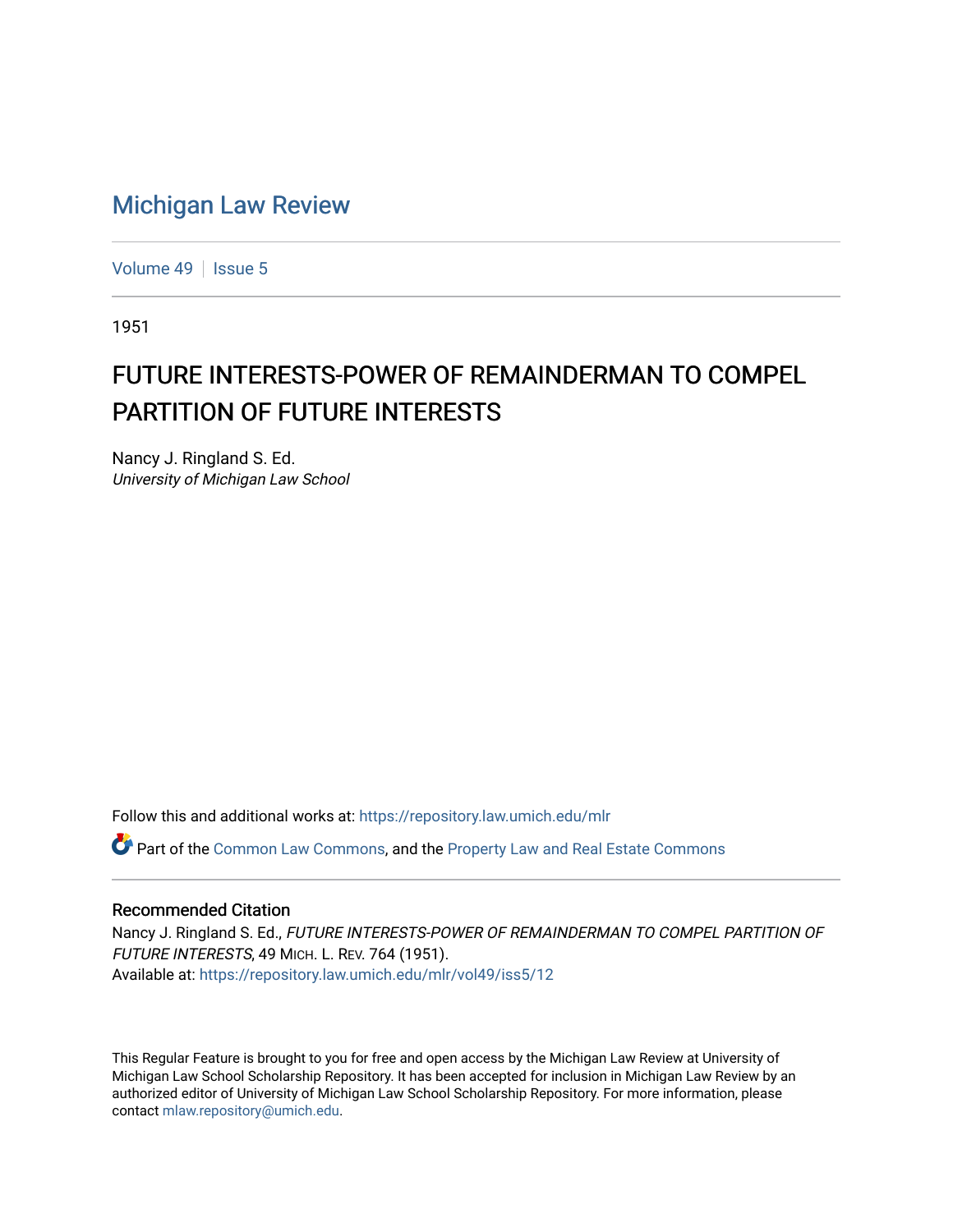FUTURE INTERESTS-POWER OF REMAINDERMAN TO COMPEL PARTITION OF Furura INTERESTS-A remainderman in fee of an undivided interest in real estate brought a suit to compel partition of the remainder. The whole of the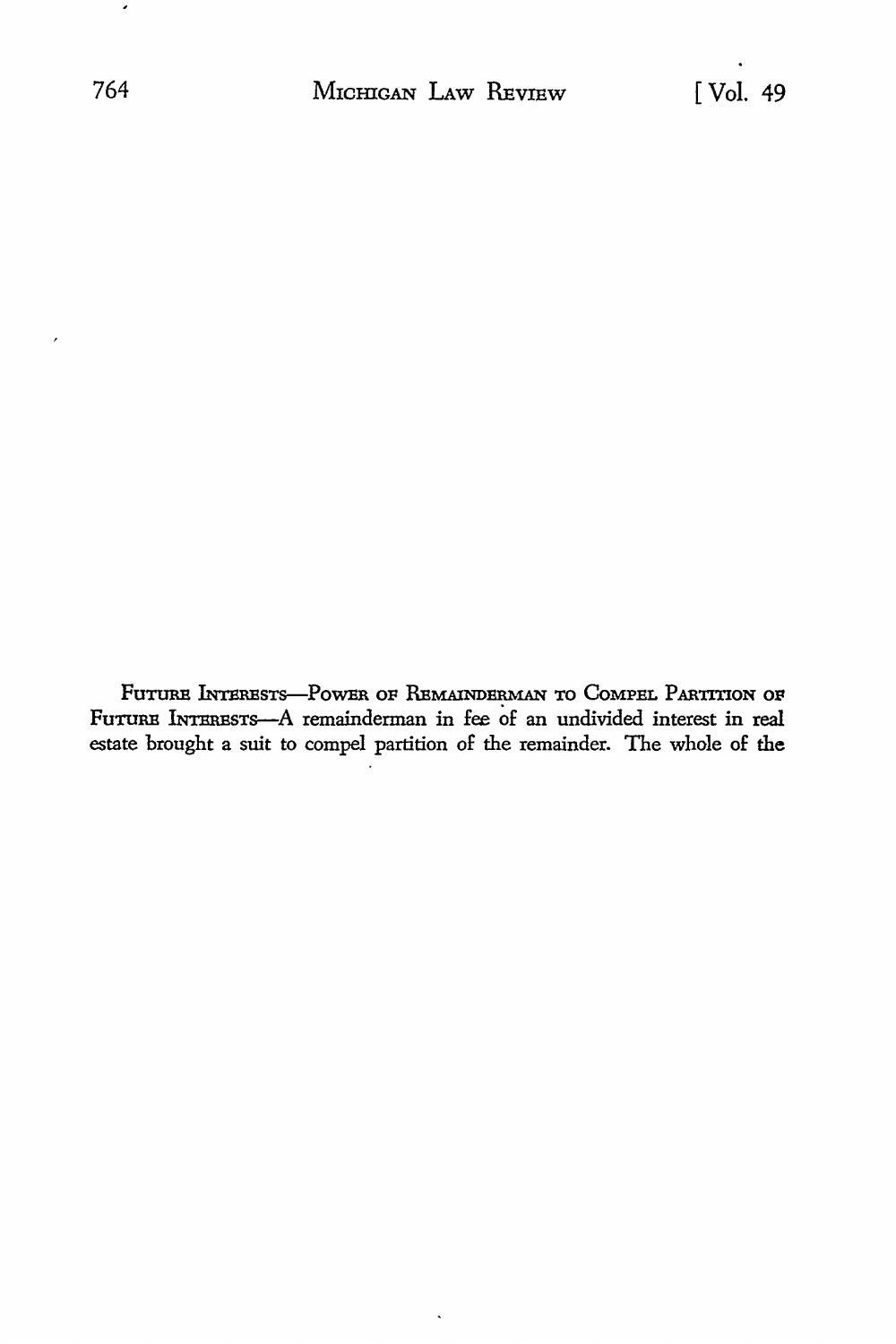premises was subject to a life estate, but the life tenant made no objection to this action. The applicable Nebraska statute provided that "all tenants in common, or joint tenants of any estate in land may be compelled to make or suffer partition of such estate or estates in the manner hereinafter prescribed."1 Demurrers to the petition were sustained on the ground that an estate in remainder could not be the subject of involuntary or compulsory partition. On appeal, *held,* reversed, three judges dissenting. The statute was construed as changing the com mon law to permit such a suit for partition among the remaindermen prior to the death of the life tenant. *Baskins v. Krepcik,* (Neb. 1950) 43 **N.W.** (2d) 624.

At common law a suit for partition could not be maintained by one whose undivided interest was in remainder only.<sup>2</sup> However, statutes can and have changed this common law rule.3 The question in this case is whether the Nebraska statute<sup>4</sup> did change this rule and, if so, to what extent. There have been no previous cases in Nebraska directly on this point. It is clear that a claimant whose future interests are contingent can never effect a partition.<sup>5</sup> In two earlier cases the court held that a remainderman could not force partition of the whole estate on the life tenant, since a life tenant and a remainderman were not joint tenants or tenants in common under the terms of the statute.<sup>6</sup> Although the petitionerremainderman in these cases held in co-tenancy with others, the court did not consider the question of an action between them for partition of the remainder alone, $7$  or the question of an action between them for partition where the life tenant did not object. Dicta in several cases, such as "it is the general rule that the present right of possession is a prerequisite to the right to maintain partition,"8 indicate that the court thought a possessory interest was necessary to maintain such an action. And there have been indications that the courts of that state thought the Nebraska statute differed from those which permitted such an action by remaindermen.<sup>9</sup> On the other hand, there have been contrary statements which indicate that the court thought the statutes similar.10 It is difficult to determine what the legislature intended to be accomplished by this statute. The dissenting opinion argues that it was never the legislative intent to permit actions

1 Neb. Rev. Stat. (1943) §25-2170.<br>
<sup>2</sup> 3 SIMES, FUTURE INTERESTS §657 (1936); Shillinglaw v. Peterson, 184 Iowa 276, 167 N.W. 709 (1918); Sullivan v. Sullivan, 66 N.Y. 37 (1876). 167 N.W. 709 (1918); Sullivan v. Sullivan, 66 N.Y. 37 (1876). 3 2 PnoPERTY RESTATEMENT, c. 11, Topic 1 (1936). See also 28 L.R.A. (n.s.) 125

(1910) for annotation of common law rule and statutory exceptions.

4 Neb. Rev. Stat. (1943) §25-2170.

<sup>0</sup> Wicker v. Moore, 79 Neb. 755, 113 N.W. 148 (1907).

6 Weddingfeld v. Weddingfeld, 109 Neb. 729, 192 N.W. 227 (1923); Bartels v. Seefus, 132 Neb. 841, 273 N.W. 485 (1937).

<sup>7</sup>Under the Illinois statute, Ill. Rev. Stat. (1949) c. 106, §1, which the majority relies on as similar to the Nebraska statute, such a proceeeding is permitted over the objections of the life tenant where the life estate is left intact. Scoville v. Hilliard, 48 Ill. 453 (1868) and Hilliard v. Scoville, 52 Ill. 449 (1869).

<sup>8</sup>Mathews v. Glockel, 82 Neb. 207, 210, 117 N.W. 404 (1908). See also Nitz v. Widman, 106 Neb. 736, 184 N.W. 172 (1921); Weddingfeld v. Weddingfeld, supra note 6; Oliver v. Lansing, 50 Neb. 828, 70 N.W. 369 (1897).

<sup>9</sup>Wicker v. Moore, supra note 5.

10 Oliver v. Lansing, supra note 8.